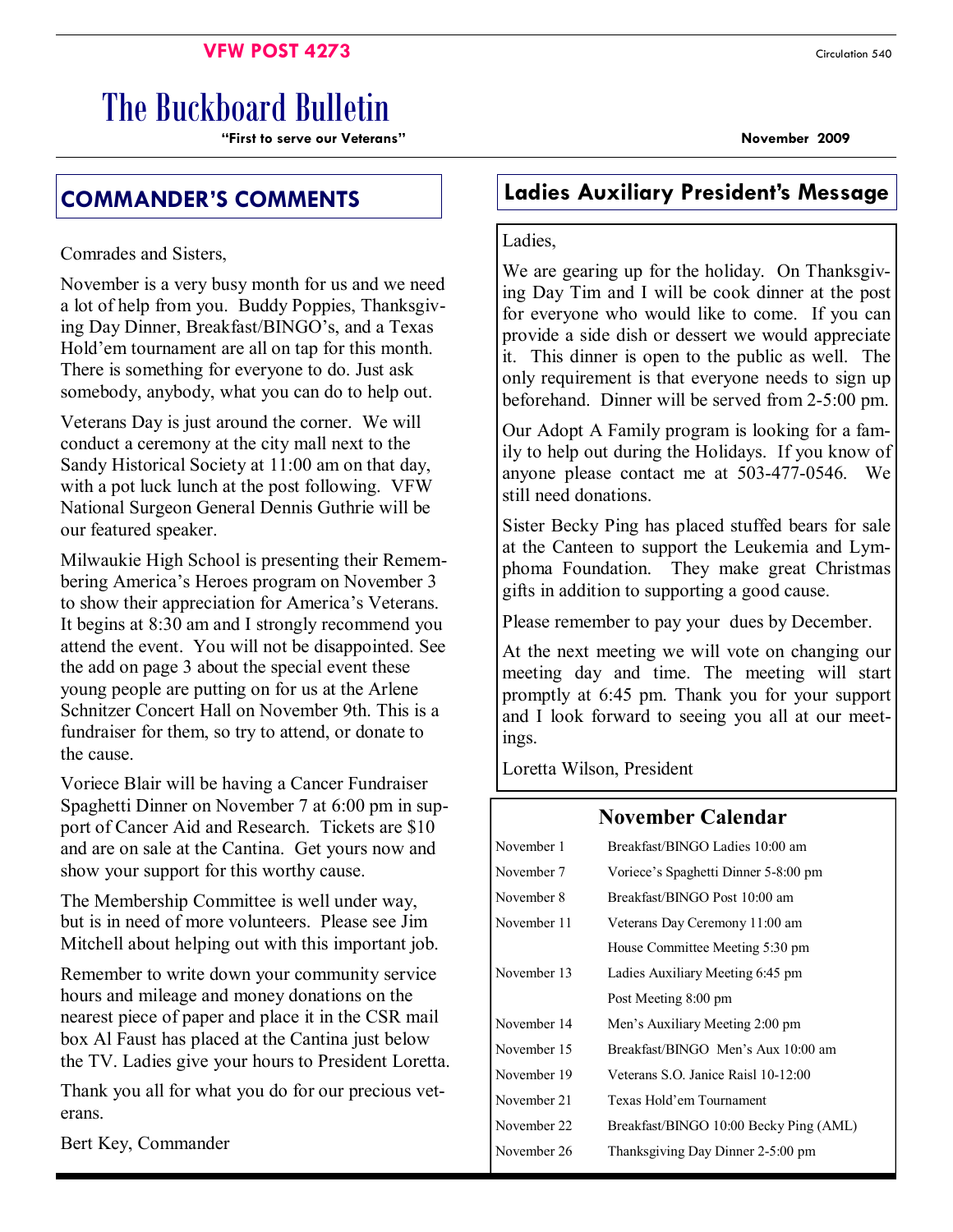### **From Your Editor**

#### Bert Key

Newsletter articles are due 21 November for the December Newsletter.

Contact your editor at:

**bert.key@us.army.mil** 

**The Bake and Sew Ladies are in need of donations of cotton material for their quilts and cookie ingredients. Contact Loretta Wilson for the details.** 

#### **Buddy Poppies**

**I want to remind everyone how important the Buddy Poppy program is to our community. The program not only provides disabled veterans with jobs but additionally helps all the needy veterans in our area. It allows us to mingle with the community to help promote a positive image towards all veterans everywhere. So, let's get out there and show everyone what we are all about. Now is the time to sign up and volunteer. A sign up roster is located in the Canteen. Remember to log those service hours with the post community service officer so we can all get credit for our time. Please join me for an operations meeting at the post on November 1st at 3:00 pm to learn more about volunteer opportunities available the weekend of November 6,7,and 8. All are welcome to attend. If you cannot make it to the post feel free to give me a call anytime (971-219- 1244) and we can discuss your ideas or concerns. Thank you for all the support everyone has shown me so far this year.** 

**Brian Gornick,** 

**Junior Vice Commander** 

### **The Post Chaplain**

#### **Melissa Samels**

Our thoughts and prayers go out to the family of long time member Harold Kanable who passed away earlier this month.

As the holiday nears we need to think of not only our own family and friends, but we also need to remember our fellow comrades and neighbors. Some may be in need of someone just to talk to; some may be in need of a hot meal. No matter what the reason, let us get into the spirit of good will. Let us show our compassion and kindness for others by getting involved and helping others celebrate and show our comradeship during this holiday season.

I hope everyone has a great Thanksgiving Day Holiday.

God bless us all.

# **The Auxiliary Chaplain Voriece Blair (503) 668-4237**

Sisters,

Melissa Samels, Judy Gascon and I have been going to Avamere every two weeks to visit with the veterans. If anyone would like to go with us just let us know and we would love to have you. Charter Member Enola Roper is there and we visit with her each time we go.

Our condolences to Chris Boppre and Sherry Lawson on the loss of their brother.

Helen Lambert is recovering from surgery as her husband Don prepares to go in for an operation. Our prayers go out to them for a speedy recovery.

We are glad to hear Loretta Wilson has recovered from the Swine Flu. We have a lot of members with the flu. Please remember to get your flu shots.

God Bless you.

### **HAVE YOU PAID YOUR 2010 DUES? PLEASE PAY NOW AND HELP YOUR POST & AUXILIARIES MAKE 100%**

VA SUICIDE HOT LINE— Telephone: 1-800-273-TALK

Website: www.suicidepreventionlifeline.com

DOD Defense Centers PSYC health: Telephone: 1-866-966-1020

E-Mail: resources@dcoeoutreach.org

| Post Officers                | 2009-2010             |                           | <b>Auxiliary Officers</b> |
|------------------------------|-----------------------|---------------------------|---------------------------|
| Commander                    | Bert Key              | President                 | Loretta Wilson            |
| <b>Senior Vice Commander</b> | Jim Mitchell          | <b>Sr. Vice President</b> | <b>Helene Hawkins</b>     |
| Junior Vice Commander        | <b>Brian Gornick</b>  | Jr. Vice President        | Janet Misner              |
| Chaplain                     | Melissa Samels        | <b>Treasurer</b>          | Jackie Key                |
| Quartermaster                | <b>Red Davis</b>      | Chaplain                  | Voriece Blair             |
| Judge Advocate               | John Lamb             | Secretary                 | Joy Helfrich              |
| Adjutant                     | Glenn Yeager          | Guard                     | Kit Spitzengel            |
| Surgeon                      | <b>Sharkey Haider</b> | Conductress               | Dora Fitzpatrick          |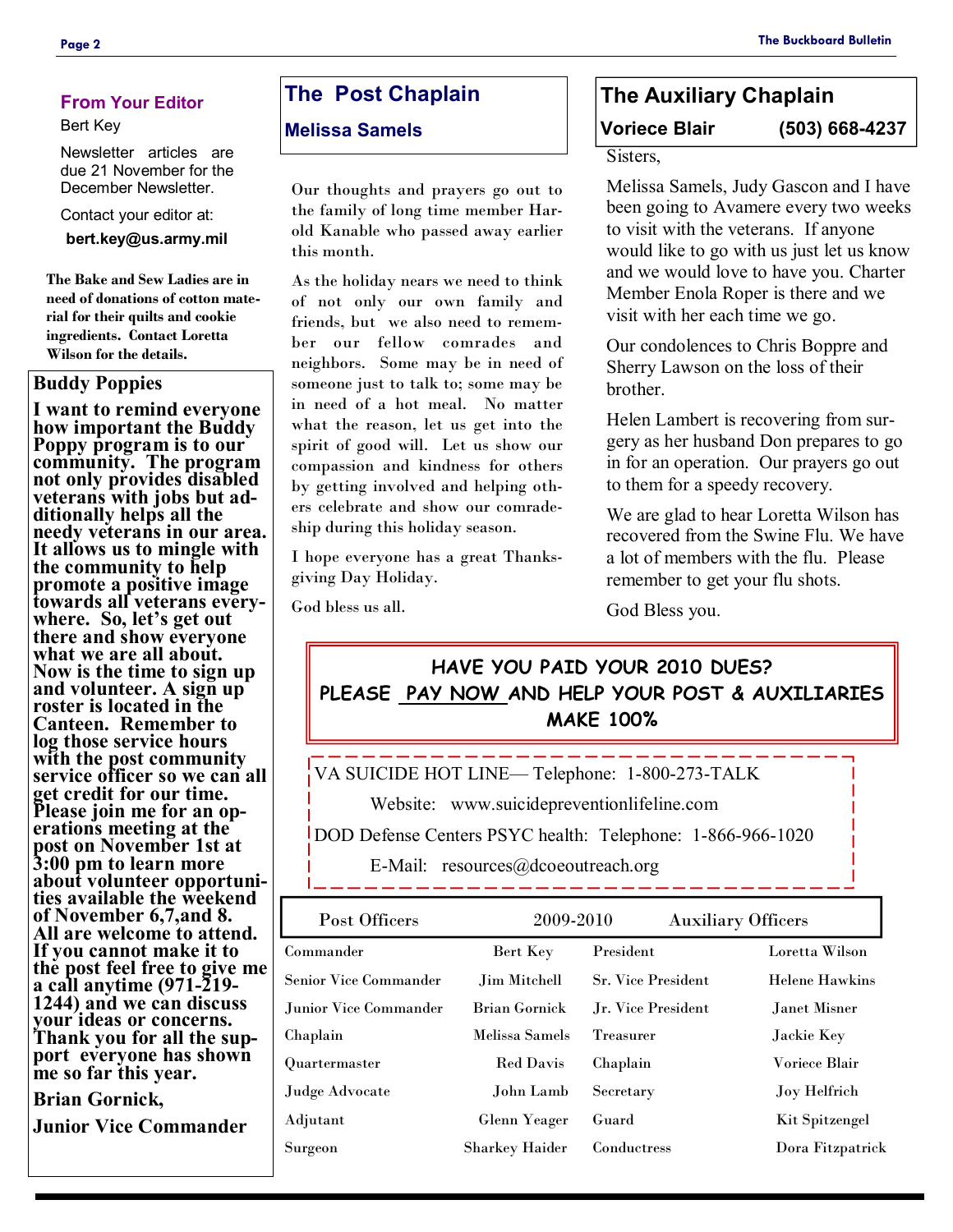### **LOVE BOX FOR TROOPS:**

**This is an ongoing effort by the caring people at Prudential Real Estate. We are helping them collect items for the troops. Please place your donated items in the blue plastic bin located by the front door of the Cantina, and we will make sure it gets recorded and taken to Prudential. The following is a list of items the troops would appreciate: Razors, Books, DVD's, Cookies, coffee (Instant), Beef Jerky, Salted Peanuts, Trail Mix, Cup of Noodles (Just add water), Sunflower Seeds, Granola Bars, Breakfast Bars, Fruit Snacks, Chips and Crackers, Bean Dip (In a can), Canned Soup (pop open tops), Tuna (In the pouches), Tooth Brushes, Tooth Paste, Soap, Powdered Drink Mixes, Playing cards, Music CD's, Any junk food that ships well. Thank you. Todd and Anni** 

**Ask yourself this question everyday! What Have I Done To Help A Veteran Today?** 

### **HAVE YOU PAID YOUR 2010 DUES?**

### **Remembering America's Heroes A TRIBUTE TO VETERANS**

*A Musical Journey from the Revolutionary War on…*

One Night Only!!

Monday, November 9, 2009

Arlene Schnitzer Concert Hall

Doors open at 7:00 pm

Show begins at 7:30 pm

To Purchase Tickets: Go on line– www.pcpa.com

By phone call 503-248-4335

**Support the students at MHS as they support us.** 

### **CANTEEN CORNER Jolynn Johnson**

 The new menu has been doing great and starting this Fall we will also be adding soup to help keep us warm during the colder weather. Please keep in mind and join us for our Birthday Parties every month. Enjoy some cake and have some fun with our bowling video games on the big screen TV.

 I would like to thank everyone for helping out and coming to the October Birthday Party. The turnout was great and everyone had a great time. Remember the birthday parties each month and come on out and wish your birthday comrades and sisters well.

 Plans are in the works for a great Halloween Party on Saturday, October 31, at 7:00 pm. Bring finger foods. Get your costume ready! Thank you and see you at the Post!

 We will be hosting a Texas Hold'em tournament in conjunction with the Sandy Kiwanians on November 21 beginning at 2:OO pm. Sign up now or on the 21st. The buy in is \$30. 1stPlace will win \$300, 2nd place will win \$200, and 3rd place will win \$100. This is a fundraiser event for both the Kiwanians and us. So, in addition to the card game, there will be raffles and drawings for some really neat prizes. Everyone is asked to bring a pot luck dish to share. See you at the Post!

**If you are an Army Veteran or the next-of-kin of an Army veteran, you may request a free set of authorized medals and decorations by sending a written request along with a copy of the DD 214 or other discharge papers to National Personnel Records Center, 9700 Page Avenue, St. Louis, MO 63132- 5100. Or you can visit the National Personnel Records Center website at: http://vetrecs.archives.gov** 

### **SAVE CAMPBELLS FOOD LABELS for the**

### **VFW NATIONAL HOME FOR CHILDREN**

**NEW:** If you know of a veteran with children under 18 years of age in need of help of any kind please give them this number:

**National Home Hotline: 1-(800)-851-0238**